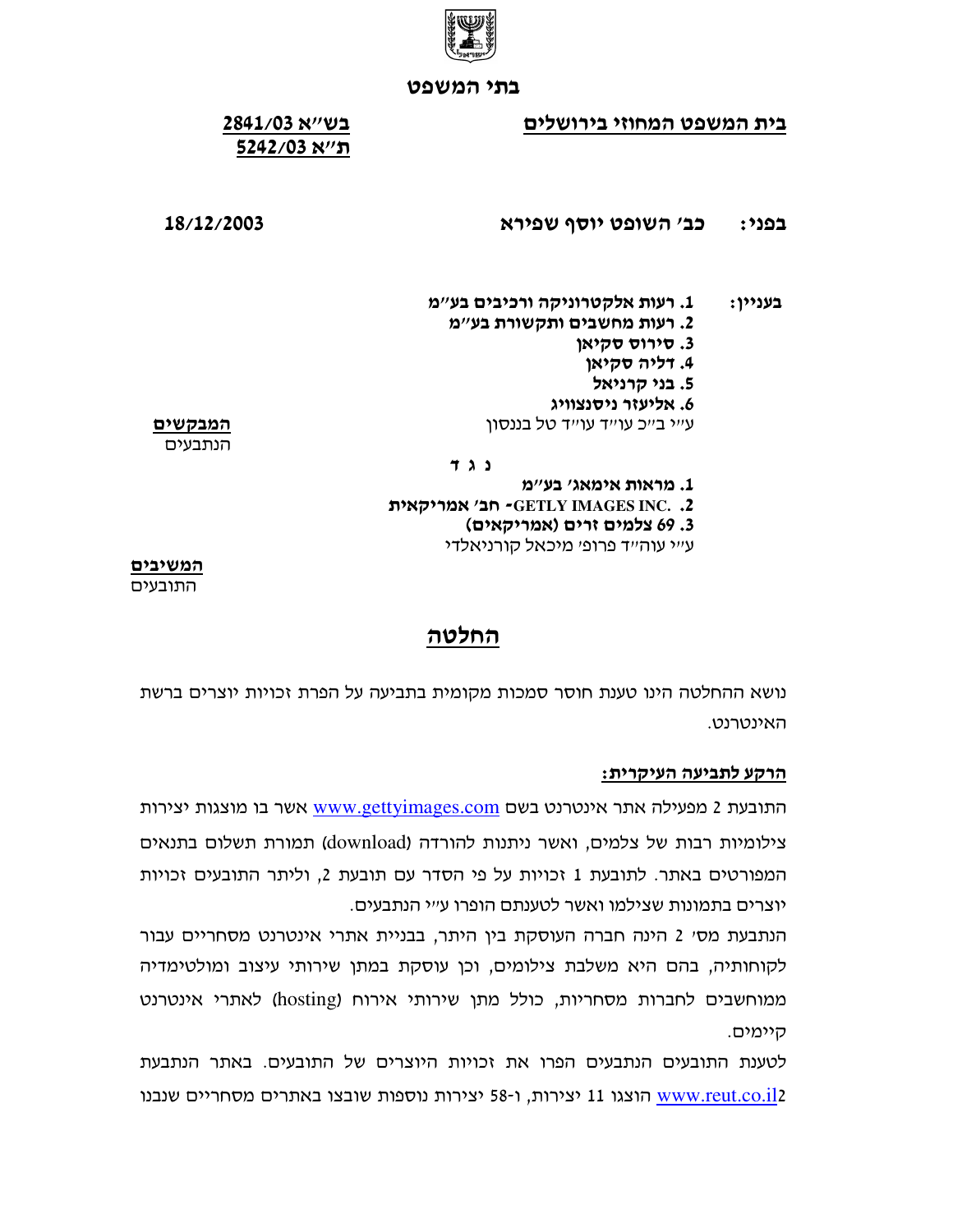

בית המשפט המחוזי בירושלים

# בש״א 2841/03 ה''א 5242/03

### כב׳ השופט יוסף שפירא בפני:

18/12/2003

על ידיה. בגין כך הוגשה התביעה נשוא הבקשה ע״ס 2,501,000 ₪ בעילות הפרת זכות יוצרים, הפרת הזכות המוסרית, גזל, גניבת עין, עשיית עושר ולא במשפט ופגיעה במוניטין התובעים.

בסעיף 58 לכתב התביעה מציינות התובעות באשר לסמכות בית משפט זה כדלקמן :

יילבית משפט נכבד זה בירושלים הסמכות העניינית והמקומית לדון בתובענה זו, לאור הסכום הנתבע, מהות התביעה, ולאור מקום ביצוע ההפרות ברשת האינטרנט בכל אתר ואתר (תפוצת האינטרנט לכל משתמש בכל מקום), ראה בשייא 884/02 **לנדאו נ' חסון**, החלטה מיום 1.5.2002 מפי כבי השופטת ברקאי, בית המשפט השלום בקרית גת (טרם פורסם) וכן ראה מאמרה של נ. כהן-צוריאל, יסמכות השיפוט באינטרנט׳, **שערי משפט,** כרך אי, חוברת 2, עמי 227 וכן לאור העיקרון הקבוע ברעייא 6920/94 **לוי נ׳ פולג**, פייד מייט (2) 731.יי

התביעה הוגשה **בירושלים** והמבקשים עותרים להעברת הדיון לבית המשפט המוסמך בחיפה.

## טענות המבקשים

: בפי עו״ד ש׳ צוקרמן, ב״כ המבקשים שלושה טיעונים

- המבקשים כולם תושבי העיר חיפה ושם מנוהלים עסקיהם.  $\cdot$ 1
- מקום מושבה של משיבה 1 הוא בתל-אביב, ויתר המשיבים הינם זרים.  $\cdot$ .2
	- אין כל זיקה הן למבקשים והן למשיבים לעיר ירושלים.  $\cdot$ .3

## טענות המשיבים:

עו״ד גלעד קורינאלדי, בשם המשיבים, מציג מספר חלופות שלדעתו מקימות את הסמכות המקומית:

- ניתו להגיש תביעה בגיו הפרת זכויות יוצרים באינטרנט בכל מקום בארץ.  $\cdot$ 1
	- הפרות הנתבעים מבוצעות באתרי אינטרנט בישראל לרבות ירושלים.  $\cdot$ .2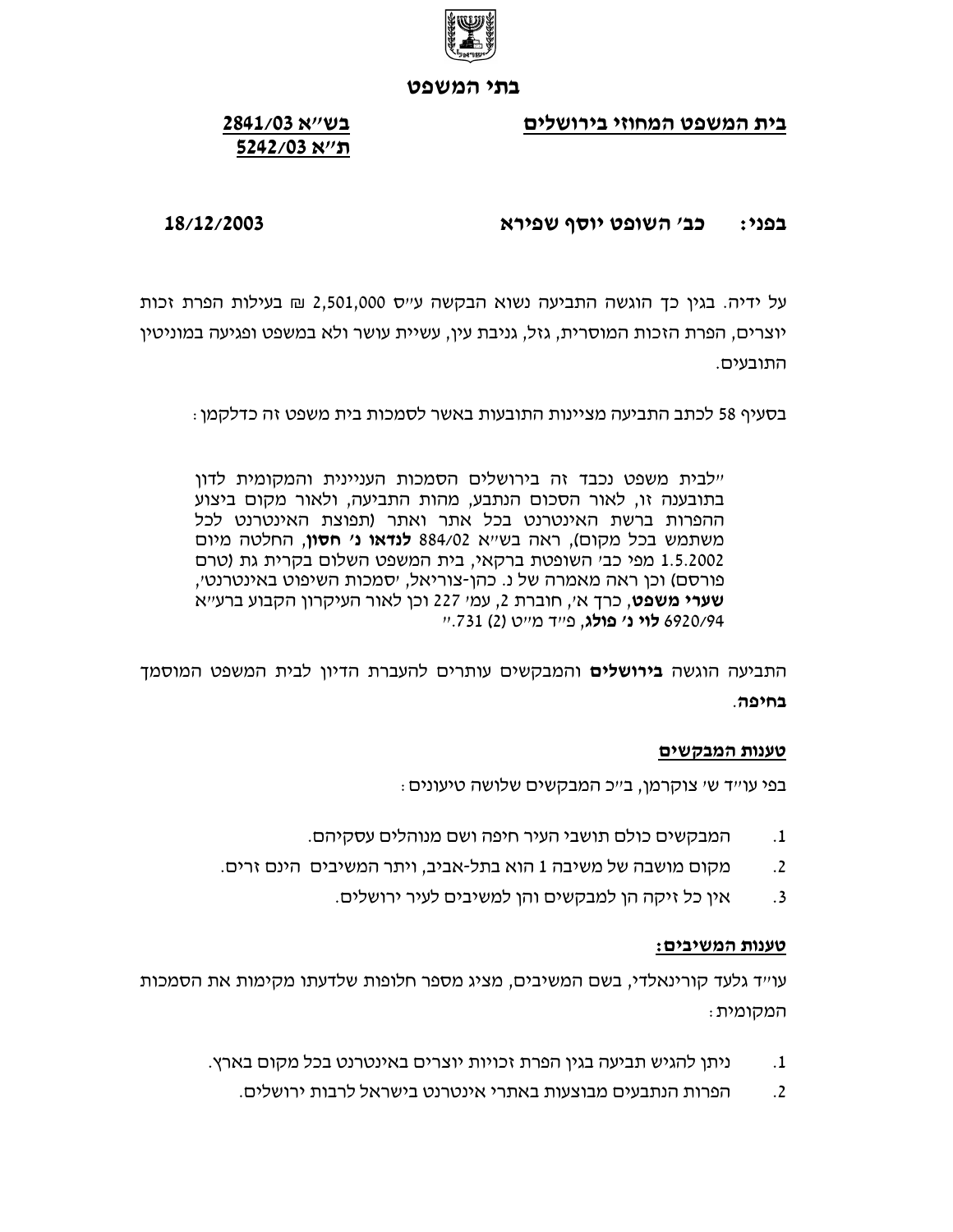

בית המשפט המחוזי בירושלים

# בש״א 2841/03 ה'/א 5242/03

### כב׳ השופט יוסף שפירא בפני:

# 18/12/2003

- פרסום באינטרנט כמוהו כפרסום בעתון.  $.3$
- די בניהול עסקים ע״י שליח או סוכן ע״מ להקנות סמכות מקומית.  $.4$ 
	- לביהמייש המחוזי בירושלים סמכות שיורית.  $.5$
- חל פיחות במעמדה של הסמכות המקומית לאור ההתפתחות בתחום התחבורה  $.6$ בארץ הגוברת על עקרון הבטחת נוחות הצדדים.
- כתובתה של משיבה 1 הינה במשרד פרקליטה בירושלים ושם המקום לתשלום  $\cdot$ .7 הפיצוי כפי שנדרש מהמבקשים, כמו כן סדרי הדין בעניין זה הולכים בעקבות הדין המהותי.

## $:1127$

אכן, כפי שנראה להלן, אין עדיין בחוק או בתקנות סדר הדין בישראל הסדר פרטני לגבי תביעות בנושאי אינטרנט בהיבט של הסמכות המקומית.

## סמכות מקומית:

תקנה 3 לתקנות סדר הדין האזרחי תשמייד-1984 (להלן : ייהתקנותיי) מסדירה את נושא הגשת תובענה שאינה במקרקעין, על חלופותיה :

> יי(א)תובענה שאינה כולה במקרקעין תוגש לבית המשפט שבאזור שיפוטו מצוי אחד מאלה : (1) מקום מגוריו או מקום עסקו של הנתבע. (2) מקום יצירת ההתחייבות; (3) המקום שנועד, או שהיה מכוון, לקיום ההתחייבות ; (4) מקום המסירה של הנכס ;

(5) מקום המעשה או המחדל שבשלו תובעים״.

אין בתקנה 3 הנ״ל חלופה שעל פניה ניתן להתאימה למקרה שבפנינו ככפפה ליד. כל חלופה מעוררת שאלות שראוי להתכבד ולבדוק אותן מן הפן העובדתי והמשפטי כאחד. למעשה טענת המבקשים הינה כי יש ללכת בעקבות הכלל מן המשפט הרומי - "ילך התובע אחר הנתבע״. החלופות הבאות בחשבון לענייננו הינן : א. זו העוסקת במקום עסקו של הנתבע תקנה 3(א)(1) לתקנות) המעוררת את השאלה האם הוא מתפשט על כל הארץ! ב. מקום המעשה או המחדל שבשלו תובעים (תקנה 3(א)(5) לתקנות).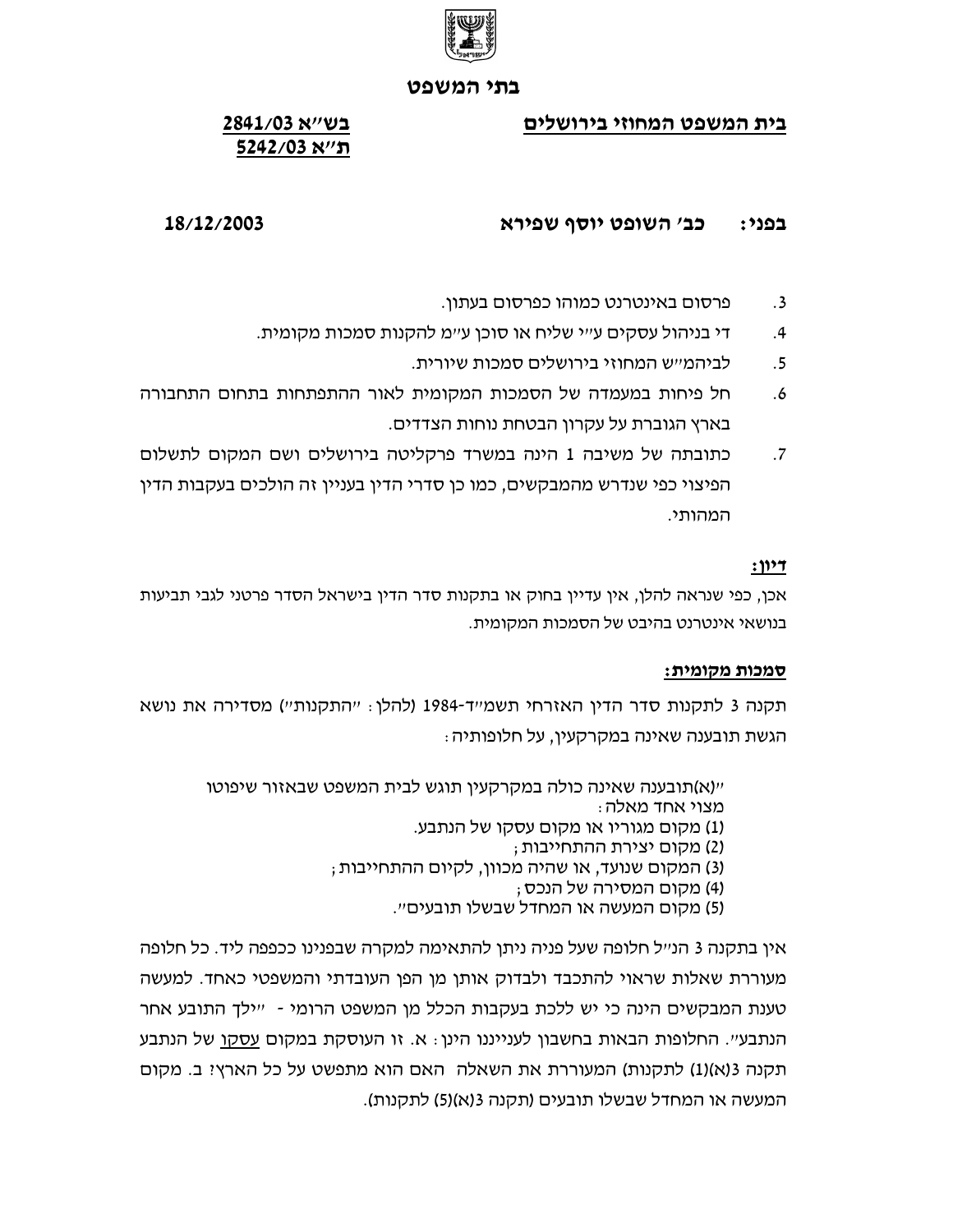

בית המשפט המחוזי בירושלים

# בש״א 2841/03 ה'/א 5242/03

### כב׳ השופט יוסף שפירא בפני:

18/12/2003

## דיון בחלופות הרלוונטיות לעניין הסמכות המקומית:

### תקנה 3(א)(3) לתקנות  $(1)$

מקום ההתחייבות. אמנם במקרה הנדון לא היה הסכם בין הצדדים שיכול להצביע על מקום התחייבות לביצועו, שכו לא היה כלל קשר ביו הצדדים. אולם הדיבור ״התחייבות״ הינו ״דיבור עמום המחייב פרשנות. ואם אך ניתן הדבר. יש להתאימו מבחינת סדרי הדין להוראות החוק המהותי״ (**א. גורן** סוגיות בסדר הדין האזרחי, מהדורה שביעית, סיגא 2003, שם בעמי 24).

המחבר גורן מפנה לרעייא 6920/94 **לוי נ' פולג**, פייד מייט (2) 731, עליו סומך ידו גם עוייד גלעד קורינאלדי מטעם המשיבים. פסה״ד עוסק בחובה המוטלת על פלוני לשלם פיצויים ודמי שכירות עפ״י חוק החוזים (חלק כללי) תשל״ג-1973 במקום מושבו של הנושה. כד גם נפסק בתביעה לתשלום אגרת רישום עפ"י פקודת החברות ואגרות הוו, ונקבע כי יש להגישה לבית המשפט בירושלים שם ״יושב״ רשם החברות (ראו ע״א 54/53. פ״ד ח׳ 981).

### תקנה 3(א)(5) לתקנות  $(2)$

ד״ר י׳ זוסמן בספרו סדרי הדין האזרחי, מהדורה שביעית 1995 כולל,בדונו בתקנת משנה זו, את מקום הבירור לתביעת נזיקין, וכן תביעה להחזרת כסף שנגבה שלא כדין ע״י משרד ההוצל״פ, כמקום מושבו של משרד ההוצאה לפועל. כמו כו הוא מפנה, בהערת שוליים, לברייע 253/72. כייז(1) 361, שם נקבע כי: **״בתביעת נזיקין בעילה של גניבת עין, לפי סעיף** 59 לפקודת הנזיקיו, מוסמד לדון בית המשפט של המקום בו מוכר הנתבע את הסחורה" (שם, 77).

בדונו בתקנת משנה זו, אף המחבר, כב׳ הנשיא א. גורו, בספרו הנ׳׳ל, מפנה למקרה של תביעה בגין גניבת עין, מקרה שבו כפי שציינו לא היה קשר חוזי בין הצדדים. המדובר בתביעת חב׳ גיוהן ווקר, המשווקת ויסקי, נגד נתבעת שמכרה ויסקי תוד שימוש בתוויות דומות. מקום עסקיה של הנתבעת היה חיפה. ביהמייש העביר הדיון מירושלים לחיפה, אולם בימ״ש לערעורים הפד החלטה זו וקבע, כי מקום השיפוט הינו ירושלים עפ״י תקנה 3(א)(5). (שם, 24).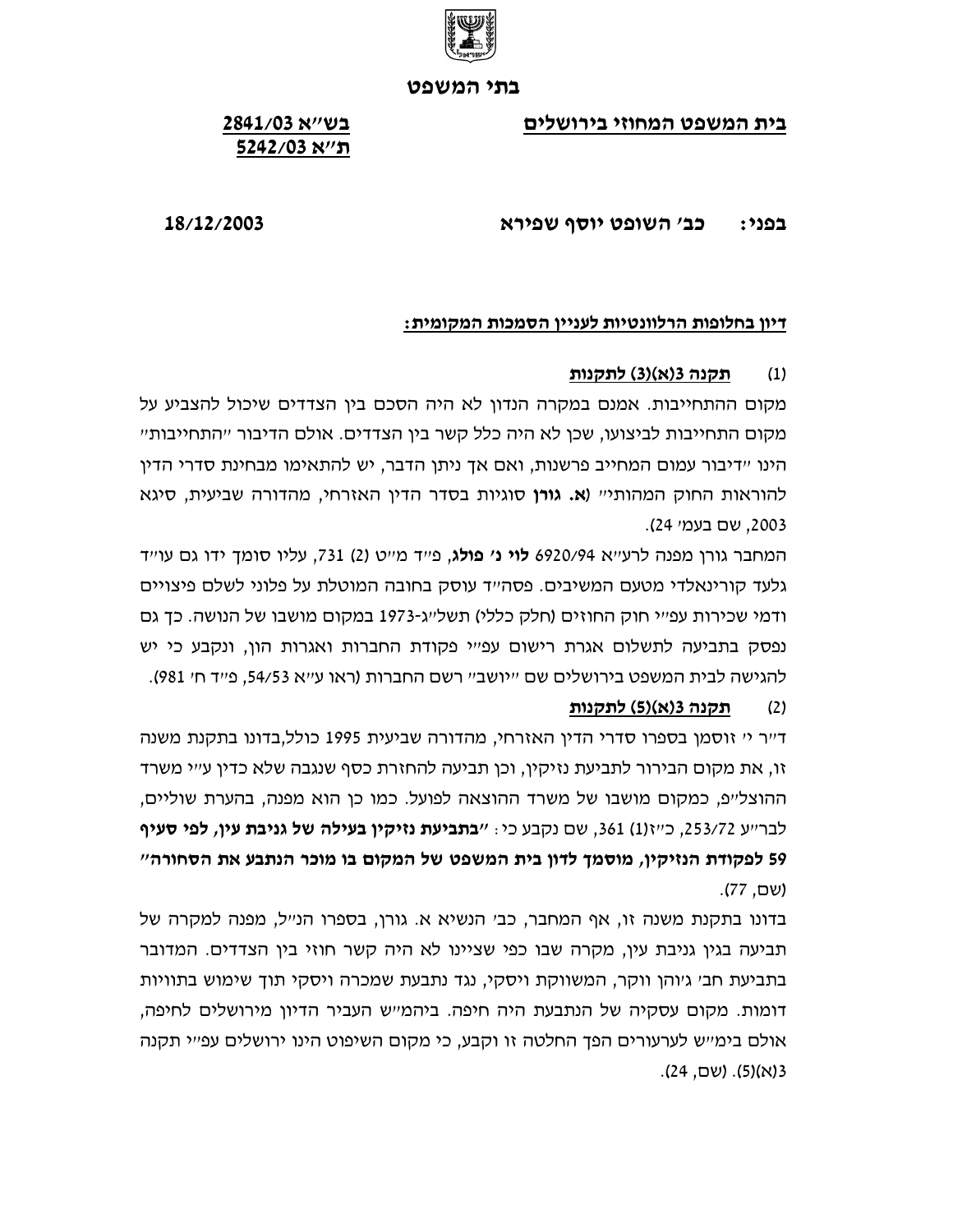

בית המשפט המחוזי בירושלים

# בש״א 2841/03 ה'/א 5242/03

### כב׳ השופט יוסף שפירא בפני:

## 18/12/2003

### <u>מקום "מושבו" של האינטרנט:</u>

נראה כי טרם התגבשה חקיקה בישראל בנושא "מקום מושבו" של אתר אינטרנט. לכאורה, ניתן לומר, כי מקומו בכל אתר ואתר. זהו יתרונו הגדול ואולי אף חסרונו, שכן ניתן לטעון בהקשר זה הינה מקום מושבו של בעל האתר הינו במקום בו נמצא השרת (server) המספק לו את שירותיו ומאחסן את המידע. אפשרות זו בוודאי שאינה סבירה באשר השרת יכול להיות במקומות נידחים על פני כדור הארץ, ובוודאי שהגשת תביעה שם אינה מעשית לשני הצדדים.

### <u>משפט משווה:</u>

סכסוך בדבר פעילות באינטרנט יכול ויהא בעל אופי בינלאומי, כאשר כל צד נמצא בארץ אחרת (או במקומות להן מערכת משפטית השונה מאזור לאזור כגון במדינות השונות בארה״ב). כל צד מעונין מטבע הדברים להחיל את הדין המהותי שבמדינתו לפתרון המחלוקת, ומכאן חשיבות נושא הפורום.

ניתוח הרקע והמצב המשפטי מהיבט זה נעשה ע"י הגב' נאווה כהן-צוריאל במאמרה ייסמכות השיפוט באינטרנטיי, שערי משפט כרך אי, חוברת 2, 1997. בפסהייד הבולט Compuserve V. Patterson, 1996, WL 405356 (6<sup>th</sup> cir (ohio)) בארה״ב בנושא זה נפסק כי ניתן לתבוע בעל אתר במדינת אוהיו חרף שהחוזה נערך בטקסס, מפני שהייתה "זיקה מינימלית" לאוהיו שכן הפצת התוכנות שיצר הנתבע למנויי התובעת עברו דרך המחשב שלה באוהיו. דוגמא נוספת הינה בפסה״ד בעניין :

Zippo Manufacturing Company V. Zippo Dot com, INC. (925, F. supp. 1126, 1123-24 (W.D.Pa. 199). בו הועלתה גם האפשרות :

״כאשר הנתבע, אזרח זר, מנהל אתר אינטראקטיבי, דרכו יכול משתמש להחליף מידע, במקרים כאלה הפעלת סמכות השיפוט תוכרע על ידי בחינת הגורם האינטראקטיבי והאופי המסחרי של החלפת המידעיי (כהן-צוריאל, שם 232).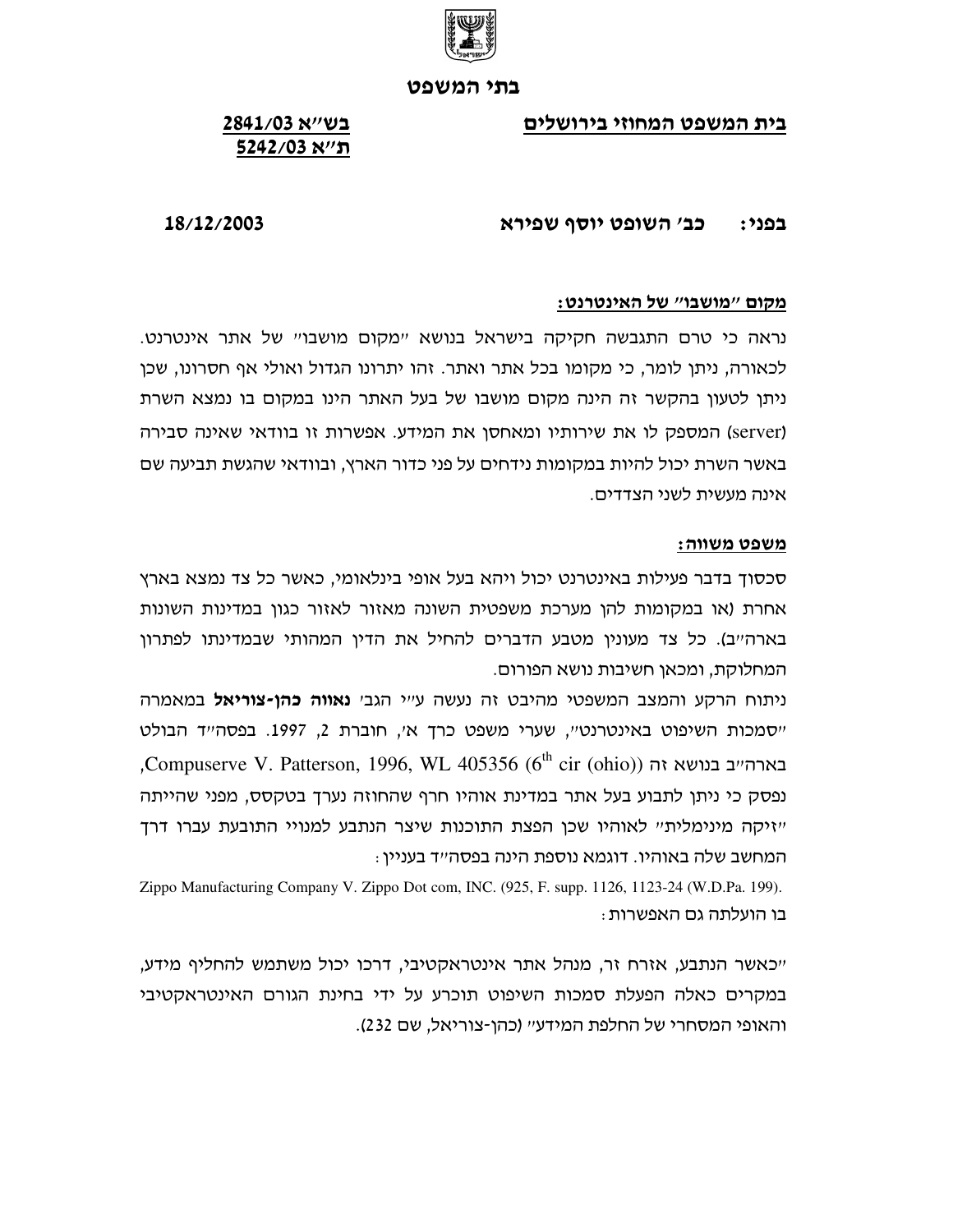

<u>בית המשפט המחוזי בירושלים</u>

# <u>בשייא 2841/03</u> <u>ת'יא 5242/03</u>

### פני: כב׳ השופט יוסף ש בפני:

# 18/12/2003

הקושי הוא, אפוא, מובן ויכול להביאנו למחוזות רחוקים. כך למשל כותרת מאמרו של ) Jason S. Feinstein

 Internet Jurisdiction: Beware As To where you may be sued הפסיקה בארהייב בתחום זה, לרבות פסהייד שציינו לעיל, שאינה אחידה לגמרי והפועל : היוצא ממאמרו הוא

"In the final analysis, a foreign defendant`s operation of a web site is only one factor in determining whether the defendant has continuous and systematic contacts with the forum state. Web site operators must give careful consideration, however, to the interactive nature of their web sites and the possibility of being compelled to defend lawsuits in foreign states"

מטבע הדברים, בארה״ב המצבים שנוצרים בתחום זה מביאים לפסיקה מרובה בהיבטים : שונים והספרות המשפטית הינה ענפה. די אם אזכיר את המאמר ) Personal Jurisdiction on the Internet / A survey of the Cases הסוקר פסיקה ענפה ומסיים בקטע מתוך פסה״ד David G. Post / Cyber Law Institute  $:$ בעניין Zippo הנ $\vee$ ל והנוגע למקרה שלפנינו

"The internet object of these transactions has been the downloading of the electronic messages that from the basis of this suit in Pennsylvania" D.L. Burk Jurisdiction is a ) (www. Cli.org / Jurisdiction cases ) .www.student.Virginia.edu ו המצוי באתר www.student.Virginia.edu ).

Joseph Gutnick V.Dow  וכן בצרפת מתחבטים בסוגיות אלה, ״המנתצות תפיסות (www.OJN.org. ו־Jones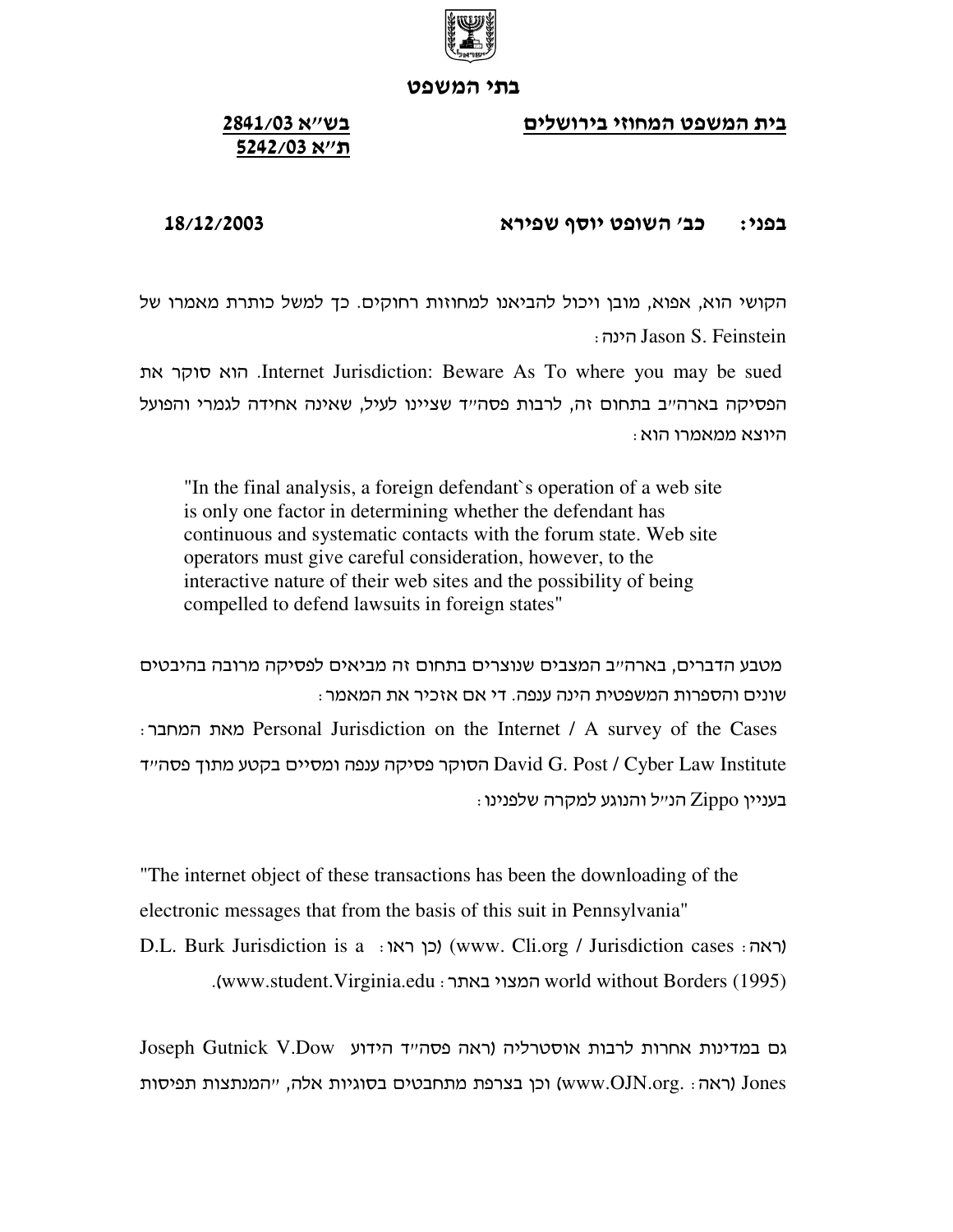

בית המשפט המחוזי בירושלים

# בש״א 2841/03 ה'/א 5242/03

### כב׳ השופט יוסף שפירא בפני:

# 18/12/2003

משפטיות בנות מאות ואלפי שנים, שלפיהן סמכות השיפוט של המדינה נעצרת בגבולה הטריטוריאלי״ כדברי עורך הדין חיים רביה המביא דוגמאות לכך (ראה : www.law.co.il).

## מן הכלל אל הפרט

המדובר במשיבה אשר בונה אתרי אינטרנט ללקוחותיה. בתביעה שמונחת לפנינו, נטען ע״י התובעים, כי נעשו הפרות רבות של זכויות היוצרים שלהן. לכתב התביעה צורף נספח ה׳, שכונה ע״י התובעים בשם ״ספר ההפרות״, והמכיל תמונות שמופיעות באתר תובעת 1 לצד התמונות המפרות.

מתמונות אלה עולה, כי ייקבוצת רעותיי הקימה אתרים עבור עסקים שונים במקומות שונים בארץ, כגון קיבוץ מרחביה, קלסיגן, דוד בועז, הרקיע, ראש הנקרה, וכן בונזיור. כן נאמר בכתב התביעה, כי בכל אחד מאתרי האינטרנט שנבנו עייי יירעותיי, ישנה קישורית (hyper-link) לאתר האינטרנט של הנתבעים. כך גם עולה ממספר נספחים לתביעה שהם תשובות של בעלי כמה מהאתרים שנבנו ע"י הנתבעים, הטוענים שלא ידעו מאיו לקוחות התמונות שאותן שיבצה חברת רעות באתריהם.

אין מחלוקת בין הצדדים, כי לרשת "בונזיור" גם סניף בשם "בונזיור הגבעה" בירושלים (נספח ג׳ לתשובת התובעים לבקשה), וכו סניף נוסף ברח׳ ש׳׳י עגנון 20 בירושלים (סעיף 8 לתשובה).

כן טוענים המשיבים: ״כי די בניהול עסקים על ידי שליח או סוכן על מנת להקנות סמכות מקומית ( ראה ר׳יע 501/84 **הסנה נ׳ רוטבן**, פייד לט(1), 26)יי.

יותר מכך, הנטייה כיום הינה שלא להעביר תובענות לבית משפט במחוז אחר, או לבית משפט שווה דרגה בתחום אותו מחוז, בנימוק של ׳מירב הזיקות׳ או ׳מאזן נוחות׳ הצדדים. עמד על כך המשנה לנשיא כב׳ השופט **ש. לוין** בבש׳יא 1307/00, תק-על 585(1)2000 בקובעו: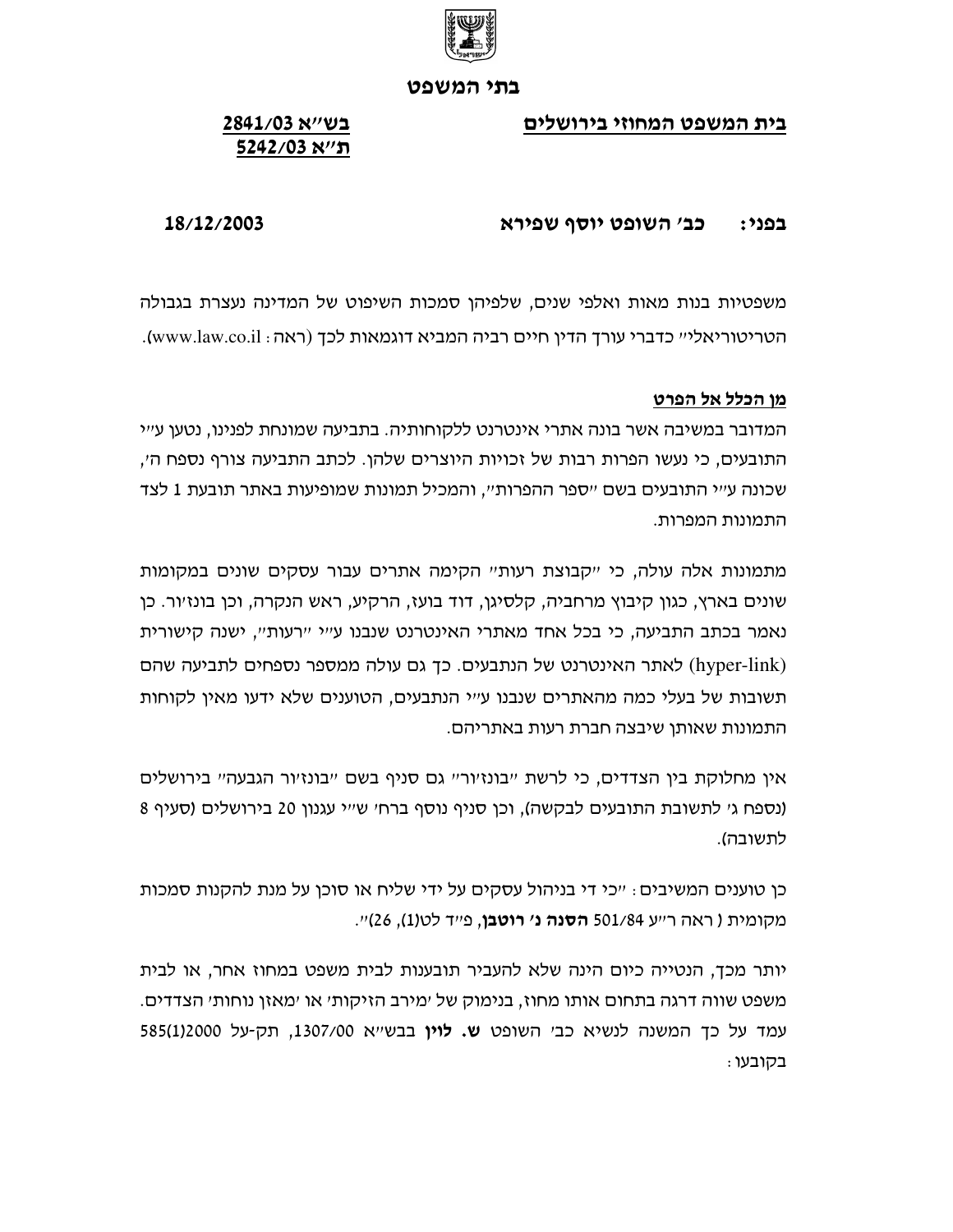

בית המשפט המחוזי בירושלים

# בש״א 2841/03 ה'/א 5242/03

### כב׳ השופט יוסף שפירא בפני:

## 18/12/2003

ייהמרחק בין תל אביב לחיפה אינו רב, ובנסיבות רגילות אין שיקולי נוחיות כלליים יפים להוציא ענין מגדר הסמכות המקומית שיוחדה לו לפי אחת מהחלופות המנויות בתקנה 3 לתקנות סדר הדין האזרחי. התשמייד-1984יי.

כב׳ **השופט לוין** מוסיף כי אינו מוצא פסול בכך שתביעה מוגשת במחוז פחות עמוס במשפטים מאשר משנהו :

ייבנסיבות אלו אין גם לבוא בטרוניה על המשיב אם בחר להגיש את התובענה דווקא בבית המשפט המחוזי בחיפה, שלפי הערכתו (השנויה במחלוקת) היא תתברר שם יותר מהר מאשר בבית המשפט המחוזי בתל אביב יפויי.

(כן ראו **סטיבן גולדשטיין וערן טאוסיג** / הפחתה במעמד שאלת הסמכות בבתי המשפט הכלליים, עלי משפט כרך ג׳ חוברת 1, 279).

לדחיית בקשה של נתבע זר לסלק תביעה בעילה של חוסר סמכות בינלאומית או בטענת יפורום בלתי נאותי (תקנה 500 לתקנות), וההפחתה שחלה בעקבות הקידמה הטכנולוגית רוווטלר The Lockformer co ורוונטלר (1989) בע״מ נ׳ The Lockformer co ורוונטלר בע׳ימ, פייד נב(1) 109 ; רע׳יא 2903/96 **אליהו מסיקה נ׳ פרופ׳ וינקו דולנס**, פייד נב(1) 817 ; - רעייא 141/00 Franz Lang **Kanz ואח׳ נ׳ ירון מרכס ואח׳** פייד נו(1) 118, ודנייא 7059/01 -באותו עניין).

היטיב לסכם את המגמה כב׳ השופט **א׳ ריבלין** ברע״א 188/02 **מפעל הפיס נ׳ אלי כהן** תק-על, סד 532 (ניתן ביום 2.6.03):

ייבניגוד לסמכות העניינית, אין הסמכות המקומית נתפסת כמצויה בליבה של סמכות השפיטה. על כו הותר לבעלי הדין להגיע להסכמה באשר לה והסכמה זו מקנה סמכות מקומית לבית משפט הנעדר סמכות כזו. היחס השונה אל שתי הסמכויות הוא פועל יוצא של התכלית השונה שביסודן. הסמכות העניינית נתפסת כסמכות מרכזית בשל הנחת קיומו של קשר בין מיומנות השופטים בערכאה מסוימת והכשרתם לבין סמכותה העניינית של אותה ערכאה. לא כך בכל הנוגע לסמכות המקומית.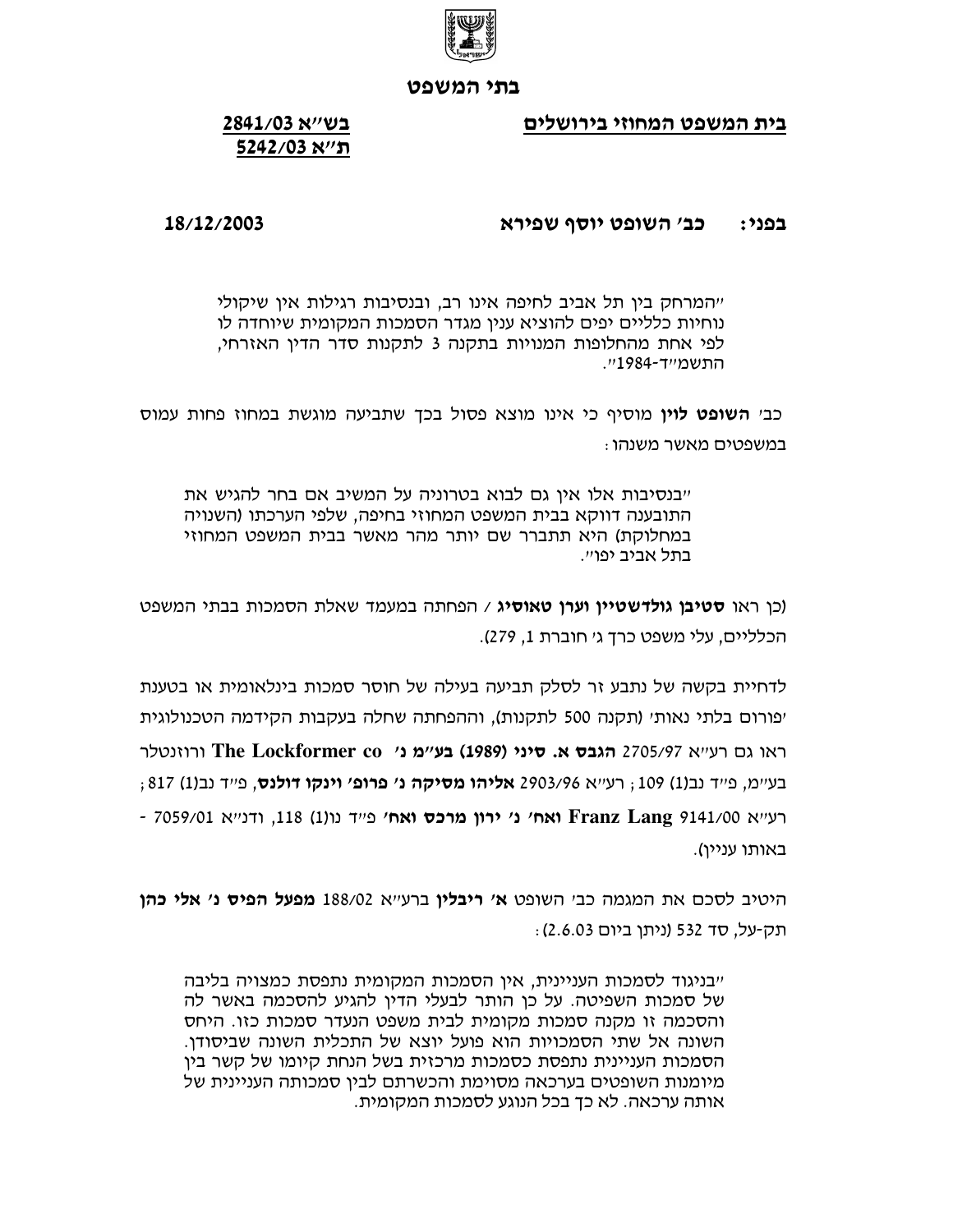

בית המשפט המחוזי בירושלים

# בש״א 2841/03 ה''א 5242/03

#### כב׳ השופט יוסף שפירא בפני:

### 18/12/2003

הכללים בעניין סמכות זו האחרונה נועדו לשרת שתי מטרות : ניתוב תיקים בין בתי המשפט השונים למניעת עומס יתר על בית משפט זה או אחר, וקידום נוחות הדיון. המטרה הראשונה חשובה פחות לענייננו, שכן אין היא קשורה בקידום עניינם של הצדדים, כי אם בקידום אינטרס של המערכת עצמה. אומר לפיכך רק כי ספק בליבי עד כמה אכן מועילים כללי הסמכות המקומית להגשמת המטרה של חלוקה יעילה של התיקים בין בתי המשפט. יתכן כי כוחות השוק עצמם יכולים להגשים תכלית זו טוב יותר.

המטרה הרלוונטית לענייננו, היא כאמור <u>קידום נוחות הדיון</u>. ההנחה היא כי עדיף לקיים את הדיון בבית המשפט שלו הזיקות הגיאוגרפיות הרבות ביותר לסכסוך נשוא התביעה, שכן אז ייקל על הבאת העדים והראיות בפני בית המשפט, ותקודם נוחות הצדדים בניהול הדיון. ואכן, מקובלת העמדה לפיה הסמכות המקומית נקבעה בתקנות כדי לשרת את נוחיות הנתבע, שלא ייאלץ להתדיין הרחק ממקום מושבו (ושאר המקומות שיש להם נגיעה בעניין) (יי זוסמן סדר הדין האזרחי (בעריכת שי לוין, מהדורה שביעית, 1995) 78).

כיום, רבים המפקפקים בעצם תועלתה של הסמכות המקומית ככלי לקידום הנוחיות. מדינת ישראל היא מדינה קטנה בשטחה. המרחקים הקצרים בין הערים השונות במדינה, ויהיו אלו אף המרוחקות ביותר זו מזו, אינם גדולים. בהתחשב באמצעי התחבורה הזמינים לאדם בעידן בו אנו חיים, יקשה לקבל את ההנחה כאילו קיום הדיון בבית משפט המצוי במחוז מסויים, ולא אחר, חיוני להבטחת נוחות הצדדים. לפיכך, נדמה לעיתים כי העלויות המושקעות בהתדיינות בנושאי הסמכות המקומית ובהעברתו של תיק מטיפולו של בית משפט שהחל לדון בו אל משנהו שבמחוז שיפוט אחר, נעדרות הצדקה מהותית. כזו היא דעתו של **הד"ר ש' לוין,** הרואה בטיעונים בדבר הסמכות המקומית את ׳אחת הדוגמאות הבולטות למקרים שבהם עשוי להתבזבז לשווא זמן שיפוטי יקר׳ (ש׳ לוין מהות הפרוצדורה האזרחית – מבוא ועקרונות יסוד (תשנ״ט) 96).

הפיחות שחל במעמד הסמכות המקומית, ככלי לקידום נוחותו של המתדיין, מצא ביטויו גם בפסיקתו של בית משפט זה. המשנה לנשיא, שי לוין, אף קבע מפורשות כי .

יבמדינה קטנה כמדינתנו ממילא אין לייחס משמעות מופרזת לשאלה אם תובענה פלונית מוגשת בתחום סמכותו המקומית של בית משפט זה או אחרי (רעייא 6290/94 יאיר לוי ני צבי פולג ואחי, פייד מט(2) 731, 734).

בהתאם לקביעתו זו, הגמיש המשנה לנשיא באותו מקרה את דרישות כללי הסמכות המקומית, הגמשה שכזו נעשתה גם בהקשרים אחרים בהם נדרשה פרשנות לכללים אלה (ראו למשל : ע״א 775/75 נתן צרקלביץ נ׳ נזאם <u>עבד אלרחים אלנבולסי,</u> פייד ל(3) 102, <u>ברייע 501/84 ייהסנהיי חברה</u> ישראלית <u>לביטוח ני רוטבן</u>, פייד לט(1) 26).י*י* (ההדגשות אינן במקור *- י*.ש.).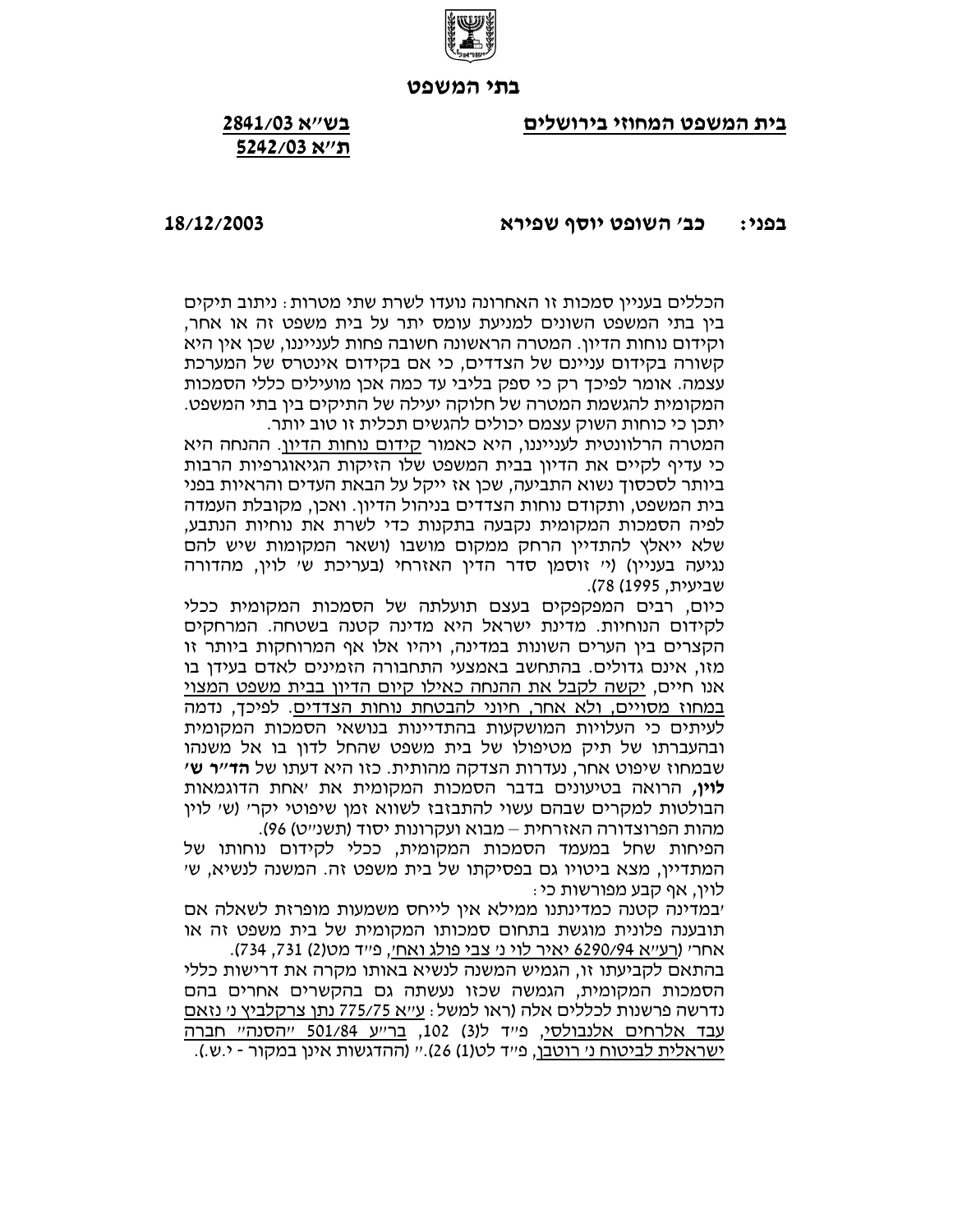

בית המשפט המחוזי בירושלים

# בש״א 2841/03 ה''א 5242/03

### כב׳ השופט יוסף שפירא בפני:

18/12/2003

נשוב, איפוא, לשאלה האם ניתן לתבוע בנסיבות התביעה שבפנינו בכל מקום שבו נעשה השימוש המפר בפועל?

בבש״א 884/02 (שלום קרית גת) (1/5/02) התעוררה שאלה דומה. מדובר היה בתביעה בגין לשון הרע שפורסמה בעיתון ידיעות אחרונות ובאתרי אינטרנט הקשורים אליו. כב׳ השופטת **ר. ברקאי** דחתה הבקשה למחיקת התביעה על הסף שהוגשה בטענה שבית המשפט נעדר סמכות מקומית. נטען שם, כי הואיל והעיתון מופץ גם באזור הדרום הרי שזהו מקום המעשה או המחדל המקנה את הסמכות גם לאזור הדרום, בקובעה :

ייא. אשר לעצם הפרסום בעיתון – אין מחלוקת כי מרכז עסקיו של עיתון ידיעות אחרונות הינו במרכז הארץ, לא כל שכן הדפסתו ופרסומו. אלא, שעיתון ידיעות אחרונות מופץ ומפורסם בכל רחבי ישראל ואף מחוץ לגבולות ישראל בכל מחוזות הארץ ובין השאר גם לבית ועל כן אין חולק כי קיימת לבית המשפט בקרית-גת סמכות עניינית ומקומית לדון בתביעה מכח האמור בתקנה 3 (א) (5) לתקנות (להלן : ייהתקנותיי) שהיא ימקום המעשה או שבשלו תובעים' (לעניין זה ראה ת.א. 10720/96 חנה קים ני אייל ארד, בש״א 5997/96).

ב. לגבי הפרסום באינטרנט הדין הישראלי אינו מספק תשובה ברורה לשאלה מהי סמכות השיפוט המקומית של פרסום משמיץ שנעשה באמצעות האינטרנט.

למרות זאת, ניתן להשליך על כך שהפרסום באינטרנט כמוהו כפירסום בעיתון. התפוצה באינטרנט מגיעה לכל רחבי הארץ ואף מעבר לגבולות מדינת ישראל והפירסום יכול להגיע לכל משתמש באתרי האינטרנט.

לכן, גם אם משרדי אתרי האינטרנט או מרכזי המחשבים המרכזים את מעבר התקשורת ממוקמים במרכז הארץ, הרי שהפירסום באתרים מגיע לכל משתמש בארץ, ובוודאי, בין השאר, גם לתושבי מחוז הדרום. לפיכך, סבורתני כי לבית משפט זה היושב במחוז הדרום הסמכות לדון במקרה של פרסום לשון הרע באינטרנט מכוח תקנה 3(א)(5) לתקנות (להלו : ייהתקנותיי) שיהיא מקום המעשה או המחדל שבשלו תובעים.יי

יש להכריע, איפוא, בשאלה האם פרסום התמונות המפרות באתרים שנבנו ע״י הנתבעים ובהם אתר של עסק הפועל בירושלים יכול להכנס בגדרה של תקנה 3(א)(5) לתקנות!

התשובה, לטעמי, הינה חיובית ואולם גם אם אין אלו פני הדברים הרי שיש לפרש התקנות בהתאם למצבים חדשים הנוצרים בחיינו, ויש לפסוק כד גם ללא צורד בחקיקה נוספת.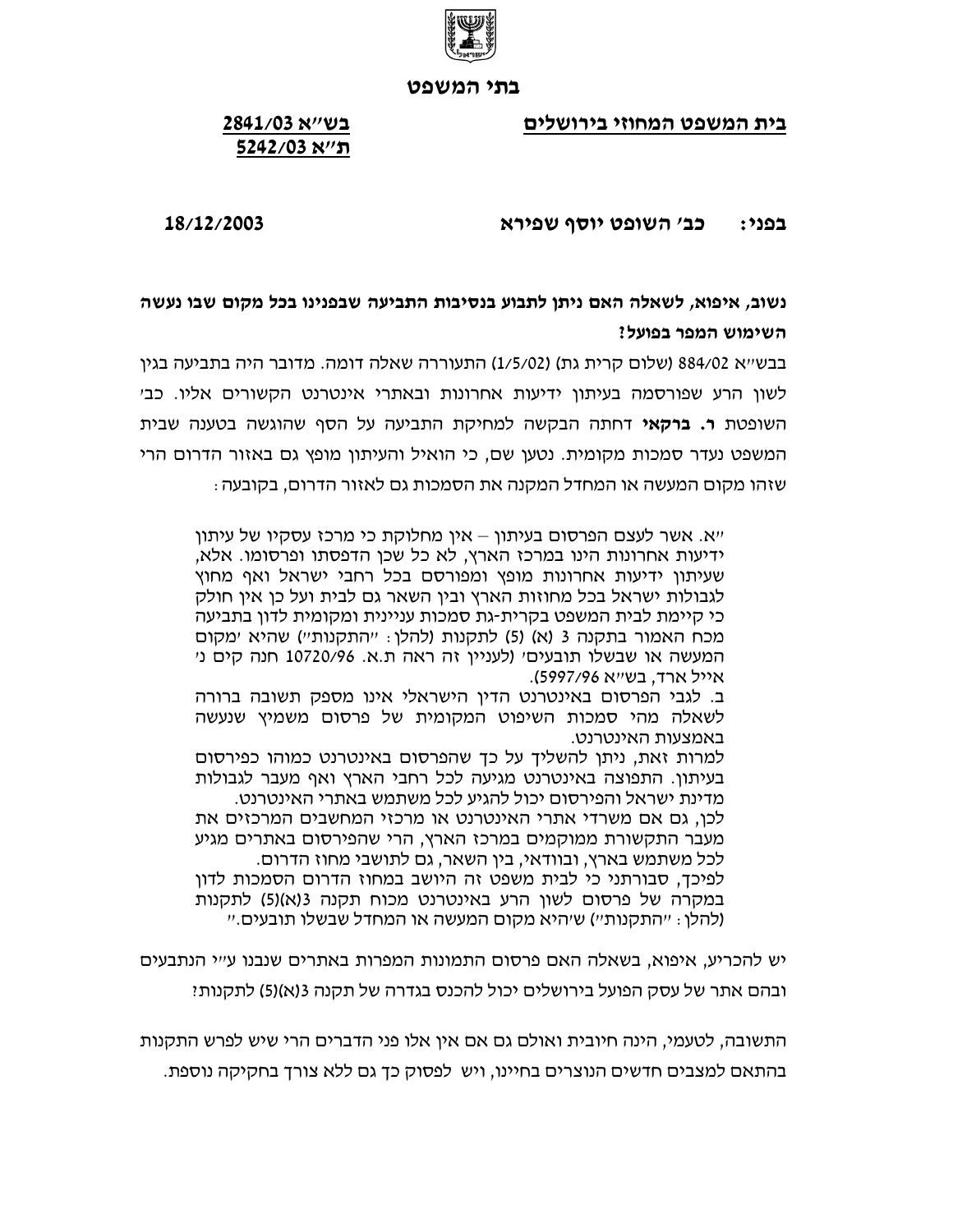

בית המשפט המחוזי בירושלים

# בש״א 2841/03 ת"א 5242/03

### כב׳ השופט יוסף שפירא בפני:

## 18/12/2003

כב׳ הנשיא **א׳ ברק** רואה במתן פירוש חדש להוראת חוק את תפקידו הקלאסי של בית

המשפט. בדונו בפרשנות לתקנה 29 לתקנות סדר הדין, מוסיף כב׳ הנשיא :

"... בכך הוא מגשים את אחד מתפקידיו העיקריים במשטר הדמוקרטי שענינו גישור על הפער בין המשפט לחיים. המקרה שלפנינו הוא דוגמא פשוטה למצבים רבים בהם כלי ישן אינו מתאים עוד למציאות החדשה, ויש ליתן לו מובן חדש כדי להתמודד עם הצרכים החדשים". (רעייא 3126/00 מדינת ישראל נ' א.ש.ת. ניהול פרוייקטים וכח אדם **בע׳׳מ)** (יצוין כי תלוי ועומד דיון נוסף בנדון).

גם בפסיקה האמריקאית עושים את האנלוגיה בין החוק הקיים לבין השימוש בכלים שנוצרים עם התפתחויות טכנולוגיות חדשות כגון האינטרנט, וכפי שעולה ממאמרו של : Jeffrey Barlow /The Continuing Evolution of Internet Jurisdiction Law

"The law of jurisdiction as it applies to the Internet continues to internet becomes increasingly prevalent evolve as the in everyday life. It appears from these recent cases that there is yet to be a set standard for practitioners and the courts to follow. Until that time comes, the courts will continue to analogize jurisdictional principles that apply to transactions by mail and the telephone"

## התוצאה

אני מחליט, איפוא, לדחות את הבקשה להעביר את הדיון לביהמייש המחוזי בחיפה וקובע שהתביעה הנדונה הינה בגדרה של תקנה 3(א)(5) לתקנות.

הצדדים ויתרו על שימוע ההחלטה והיא תשלח אליהם בפקס.

בנסיבות העניין אינני עושה צו להוצאות.

ניתנה היום י"ט בכסלו תשס"ד (14 בדצמבר 2003) בהעדר הצדדים.